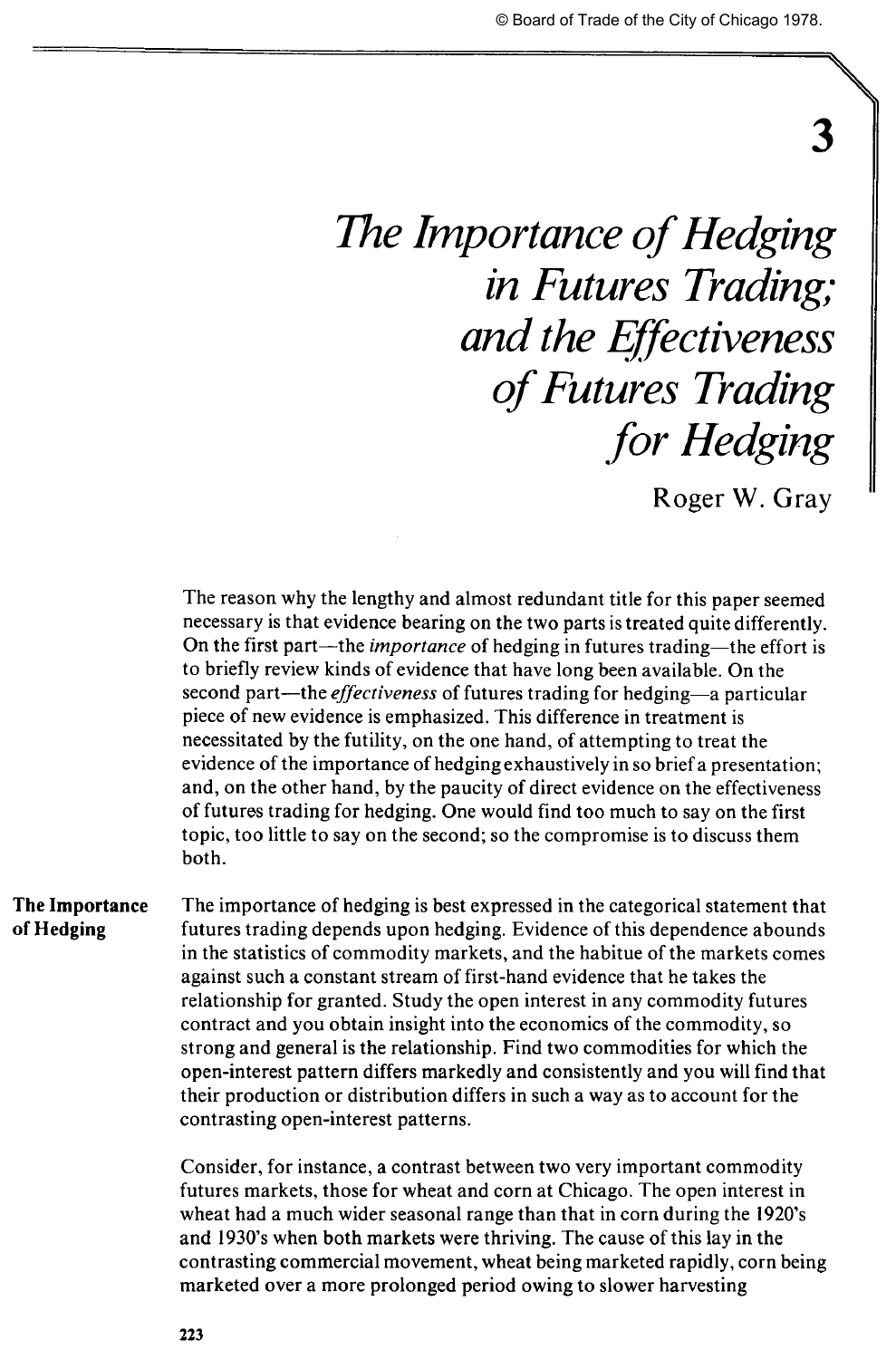techniques plus the fact that it need not be harvested rapidly and the consideration that crib storage was a good drying method. The greater seasonal concentration in movement of wheat made for greater seasonal concentration in its hedging and hence in the open interest. Similarly, the average level of open interest in wheat was much larger than that in corn, for the reason that wheat had a greater *commercial* movement although corn was produced in much larger quantity. These are familiar facts, but the evidence they provide of the importance of hedging in futures trading bears continued emphasis. In these and many similar cases it is quite clear that the pattern of the open interest is dictated by the hedging use of the market. Nothing on the speculative side, that did not arise out of hedging business, could explain these use patterns.

For a large number of commodities the open interest in futures, in its seasonal and year-to-year fluctations, follows closely the commercial stocks or visiblesupplies data. This generalization of the above cases is the strongest single class of evidence of the dependence of futures trading upon hedging. Even in markets where large proportions of the commercial stocks are not hedged, the minor fraction that is hedged characteristically dictates the pattern of open interest.

If it is not stock carrying it may be the hedging needs of certain processors that dictate the level of open interest. Thus, for example, the open interest pattern in soybean oil or in millfeeds has not typically conformed to the stocks pattern. Investigation of the hedging policy and practice of users of these contracts soon reveals that they are used for purposes other than stock carrying, however, and that the open interest still conforms to hedging use. Or it may be the financing of a growing crop rather than stock carrying which gives rise to hedging, as in the case of onions and potatoes; or the financing of imports, as in the case of coffee and cocoa; and in these cases as well it is hedging which dictates the open interest pattern.

In addition to seasonal and year-to-year patterns, there are long-term trends as well as singular episodes reflected in the open interest which can be shown to rest upon hedging use. The long-term decline in wheat-future business at Minneapolis relative to Kansas City since about World War I reflects the changing relative importance of the two as milling centers. The episode which was described by Working<sup>1</sup>, in which soft wheats became the effective delivery at Kansas City in 1953 and the millers fled the market, illustrates vividly the importance of hedging. Only by a change in the contract to require a hardwheat delivery were the hedgers persuaded to return and preserve this market from complete disuse. In sharp contrast to this singular episode which was of the market's own doing, some weighty evidence of the importance of hedging is found on many markets today and is neither of their doing nor to their liking. I refer, of course, to the general decline in levels of business on most futures markets—a decline which stems primarily and directly from the reduced need for hedging occasioned by the extensive stock-carrying engaged in by an agency of the federal government. Recent increases in business owing to the subsidy-in-kind program provide additional evidence that it is the demand for hedging which determines the level of use of futures markets.

<sup>1</sup> Holbrook Working, "Whose Markets?—Evidence on Some Aspects of Futures Trading," *The Journal of Marketing,* Vol. XIX, July 1954.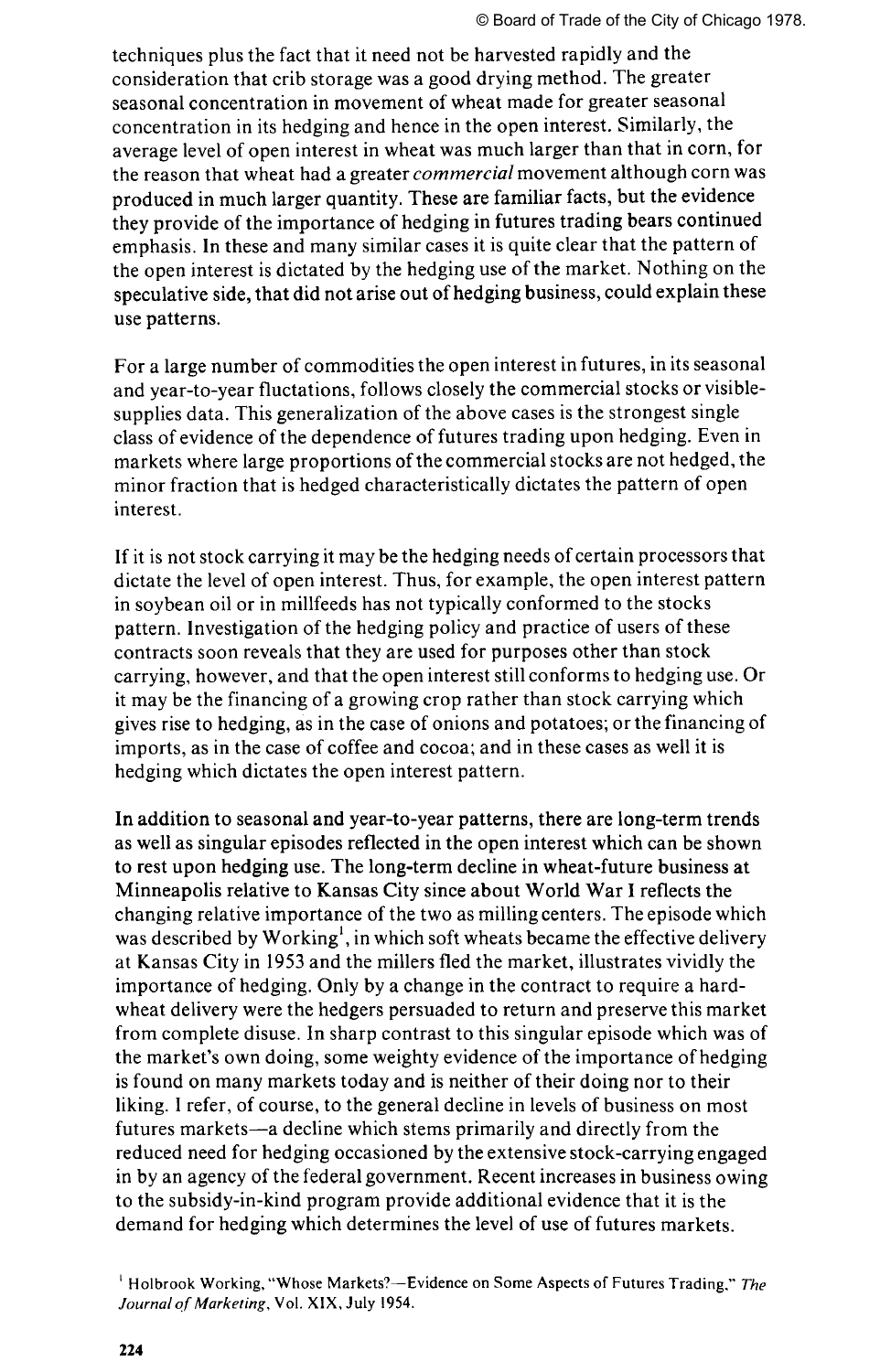Evidence on this score, as suggested earlier, proliferates. I have sought merely to indicate the kinds and sources of available evidence on a question on which the evidence indicates overwhelmingly that futures trading depends upon hedging. © Board of Trade of the City of Chicago 1978.

**The** The more difficult task, having drawn this conclusion, is to show the **Relationship** relationship between hedging and speculation in its bearing upon the *c* relationship between hedging and speculation in its bearing upon the question **Between** of the *effectiveness* of futures markets for hedging. For the inescapable **Hedging and** conclusion which must then be drawn—that hedging depends upon **Speculation** speculation—shifts the emphasis to the importance of speculation, having just established the importance of hedging. Not only are the mutually interdependent relationships difficult for the inexperienced to grasp, but the evidence of the dependence of hedging upon speculation is not so easily marshalled. In consequence it is, I believe, this arc of the circle which needs most attention from those who would attempt to round out the general understanding of the role of futures markets.

> Before presenting some direct evidence of the effectiveness of certain futures markets for hedging, I should like to comment upon the general relationship between hedging and speculation, orienting the commentary upon the data shown in the accompanying table. These data are of a sort readily available for many commodity futures markets, selected here for illustrative purposes from our four leading commodities which have highly developed futures markets. Without purporting to raise all of the questions suggested by this brief tabulation or to fully answer those raised, I next call your attention to some obvious comparisons and suggest some reasons for these.

| Table 1. Percentage Composition of the Open Interest in Selected Commodity Futures; All |
|-----------------------------------------------------------------------------------------|
| Contract Markets Combined, 1948-58*                                                     |

|             | Small-scale<br>positions |       | Large-scale positions reported as |       |           |       |         |              |  |
|-------------|--------------------------|-------|-----------------------------------|-------|-----------|-------|---------|--------------|--|
|             |                          |       | <b>Speculation</b>                |       | Spreading |       | Hedging |              |  |
| Commodity   | Long                     | Short | Long                              | Short | Long      | Short | Long    | <b>Short</b> |  |
| Wheat       | 48.0                     | 33.1  | 11.0                              | 4.6   | 20.1      | 20.1  | 20.9    | 42.2         |  |
| Corn        | 54.8                     | 34.9  | 16.9                              | 5.9   | 16.1      | 16.1  | 12.2    | 43.1         |  |
| <b>Oats</b> | 73.9                     | 33. I | 10.7                              | 4.0   | 12.9      | 17.3  | 2.5     | 45.6         |  |
| Soybeans    | 52.8                     | 44. I | 8.0                               |       | 25.4      | 25.4  | 13.8    | 23.4         |  |

**\* Years are July-June, 1948-49 through 1957-58, excepting for soybeans, for which only the last five years were taken owing to the sharp upward trend in the data during the first five years.**  Data from U.S. Dept. Agr., Commod. Exch. Authority, *Commodity Futures Statistics* (Stat. Bui. 239, 1958).

In scanning the columns under "small-scale positions," the eye stops at oats, where the percentage figures are clearly out of line with the others. The large proportion of small-scale long positions reflects the large proportion of largescale short-hedging positions. Oats hedging is unbalanced for two reasons (1) there is little processor hedging and (2) they are an import rather than an export crop. Unbalanced hedging makes for unbalanced speculation; a high proportion of the small-scale long position, being presumably speculative.

Turning to the columns under "speculation," one may be struck by the seemingly large amount of speculation in corn. A comparison with wheat provides some insight here. Corn is, again, a more unbalanced hedge than wheat, for both lack so much processor hedging and so much exporting. In wheat, in other words, substantial short hedging is offset by long hedging,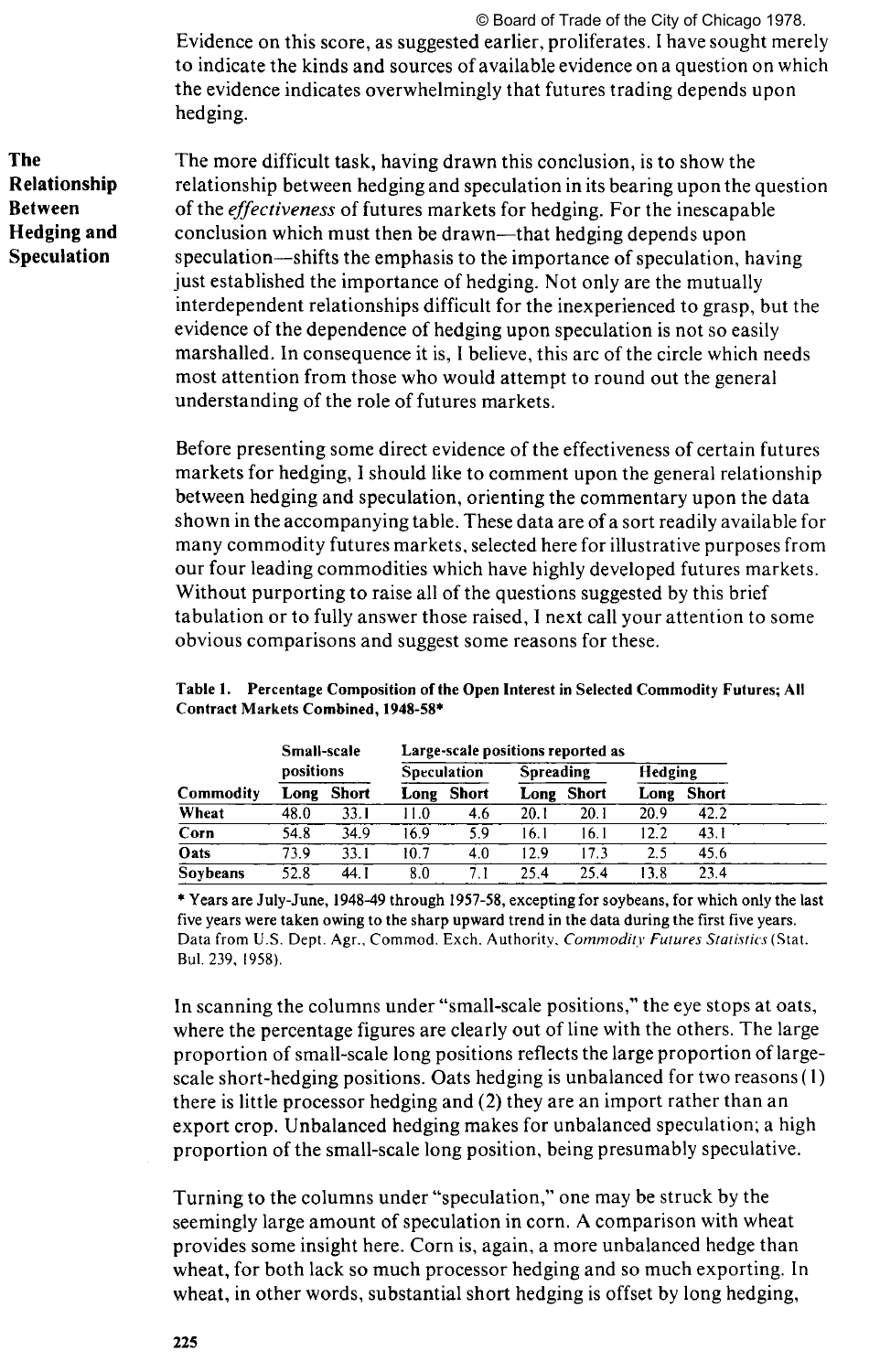with resultant diminished need for speculation. This offset would be conjectural if it were not for the unique situation that the two subsidiary markets in wheat, at Kansas City and Minneapolis, are known to be almost entirely hedging markets, relying heavily upon a Chicago spread to provide some liquidity. If Kansas City and Minneapolis data could be subtracted all the way across from the wheat totals, the resultant Chicago wheat data would conform more closely to the corn data. Even the spreading totals in the next column would be brought into line, because those for wheat are swollen by an intermarket spread which is negligible in corn.

Looking further at the "spreading" columns, one finds oats have the only unbalanced spread because of the Winnipeg market, and the direction of the imbalance conforms to our earlier observation regarding oats imports. This unbalanced spread effectively transfers some long speculation to Winnipeg. Soybeans have the largest spreading proportion, partly because only the last five years of the decade are shown for soybeans, and spreading trended upward during the decade. Even so, it was also the largest during these five years, and the reasons probably include (1) the fact that there has been more opportunity for a processor spread, or what may be termed spreading by hedgers, and (2) the fact that the soybean market has required and attracted more speculation and thus provided more opportunity for a tax spread.

The most interesting comparison in the hedging columns has to do with the balance between long and short reported hedging, corn and especially oats being quite unbalanced while wheat and especially soybeans are more nearly balanced. The reflection of this characteristic in the speculation columns is of interest. Between wheat and corn, as already noted, more speculation per unit of hedging is apparently required for corn, the reason being that there is less long hedging to offset short hedging. Yet the same reasoning would lead one to expect that oats would require still more speculation per unit of hedging, which they apparently do not. The extraordinarily large amount of smallscale long positions in oats which would be mostly speculative, probably accounts for this apparent discrepancy. Soybeans, finally, appear not to fit the picture at all; for the hedging positions are most nearly balanced yet the reported speculation is a much higher proportion of reported hedging than in either wheat or oats. The reason for this is that the annual average figures used here are misleading indicators of the degree of balance in soybean hedging. The available semimonthly figures show that soybean hedging is much more out of balance than these figures suggest, being heavily net short during the first part of the crop year and heavily net long toward the end of the year. This is not true of the other commodities shown in the table, and it imposes particularly heavy speculative requirements on the soybean market. When the reported hedging position shifts from 10 million bushels net long to 16 million bushels net short in one month during which the reported long *plus* short hedging averages less than 40 million bushels,the market is under considerable stress. Yet for the five years shown in the table this was the average situation in soybeans for the month during which hedging went from net long to net short.

This emphasis upon the responsiveness of speculation to hedging needs may seem to minimize its responsiveness to other causal factors. Undoubtedly the amount of speculation in soybeans, *relative* to the amount of hedging, has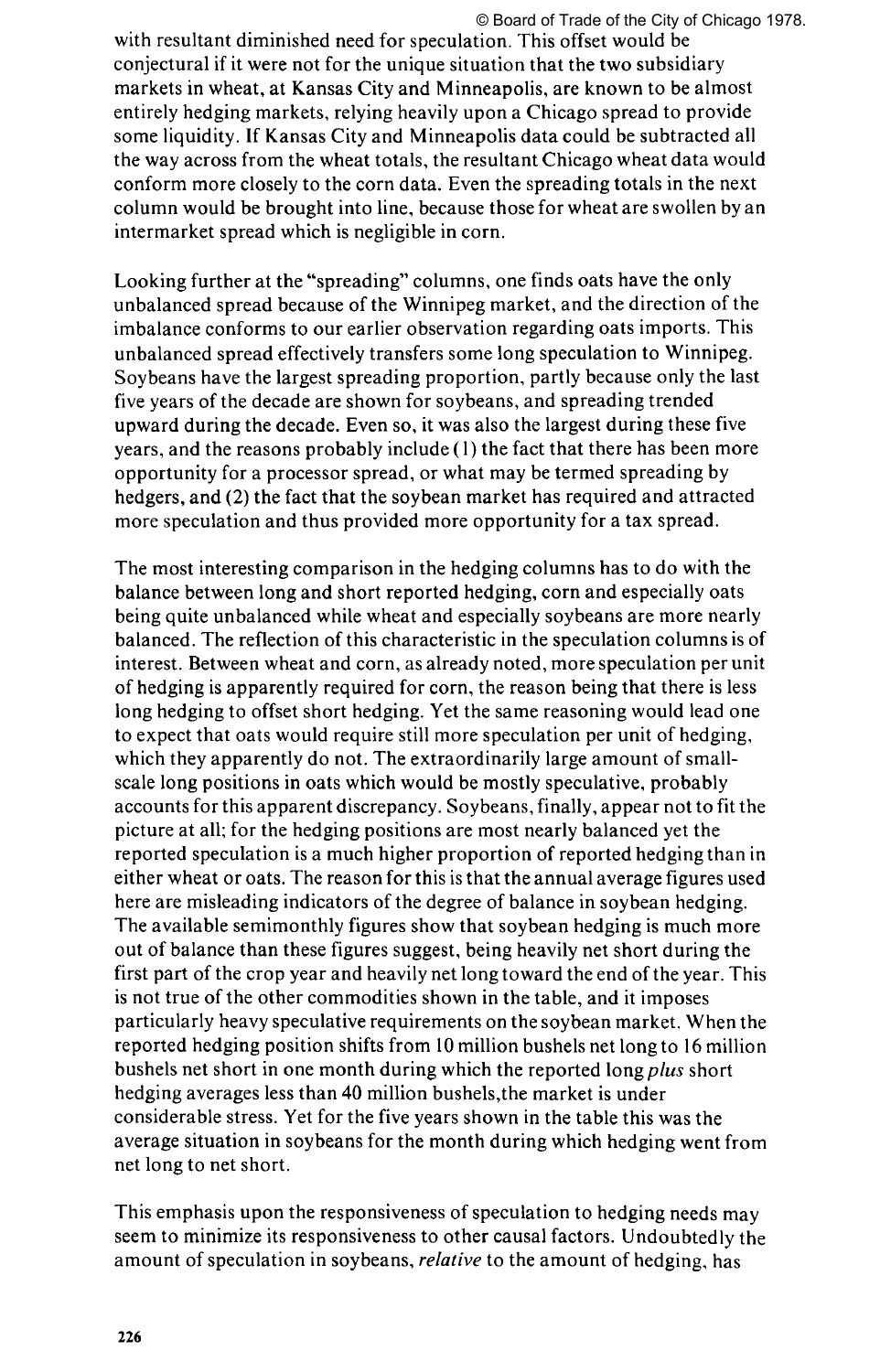been high owing to the greater speculative opportunity that has been present in this fast-growing and relatively free market.

In summary, for four commodities that have large futures markets operating under similar circumstances, the first impression to be had from the table is one of confusion. Yet if due allowance could be made for different levels of reporting among these commodities, and *especially for different hedging uses,*  the grossest dissimilarities in the table would be greatly modified, perhaps even to the extent that the general impression would be one of uniformity.<sup>2</sup> But even supposing this to be the case, there are many other commodity futures markets the data from which would *not* fit this picture of rough uniformity. The markets for these four commodities rank high in the amount of speculation relative to hedging; extending the list of commodities would soon encounter futures markets on which the speculative fraction is of an altogether smaller order of magnitude. These four are markets having a good deal of speculation, at least relative to most futures markets; and because they have a high level of hedging use relative to the potential that exists in the commodity movement, there is presumption that they are *effective* hedging



Figure 1. Relation Between Annual Average Reported Hedging and Speculation in Corn and Wheat Futures, 1947-58; Two Different Formulations

 $^2$  An illustration of how adjustment for hedging use alters the impression from one of confusion to one of uniformity is provided in Figure 1. There it is shown (Section A) that the relation between total reported hedging and total reported speculation, annual averages of mid-month and monthend positions for corn and wheat, is not close for either corn or wheat and that the regression lines are much different between the two. When the relation between hedging and speculation is formulated in such a way as to take account of the different hedging use of the two markets (Section B), relating short minus long hedging to long speculation, the relationship is much closer for each and the individual regression lines are similar.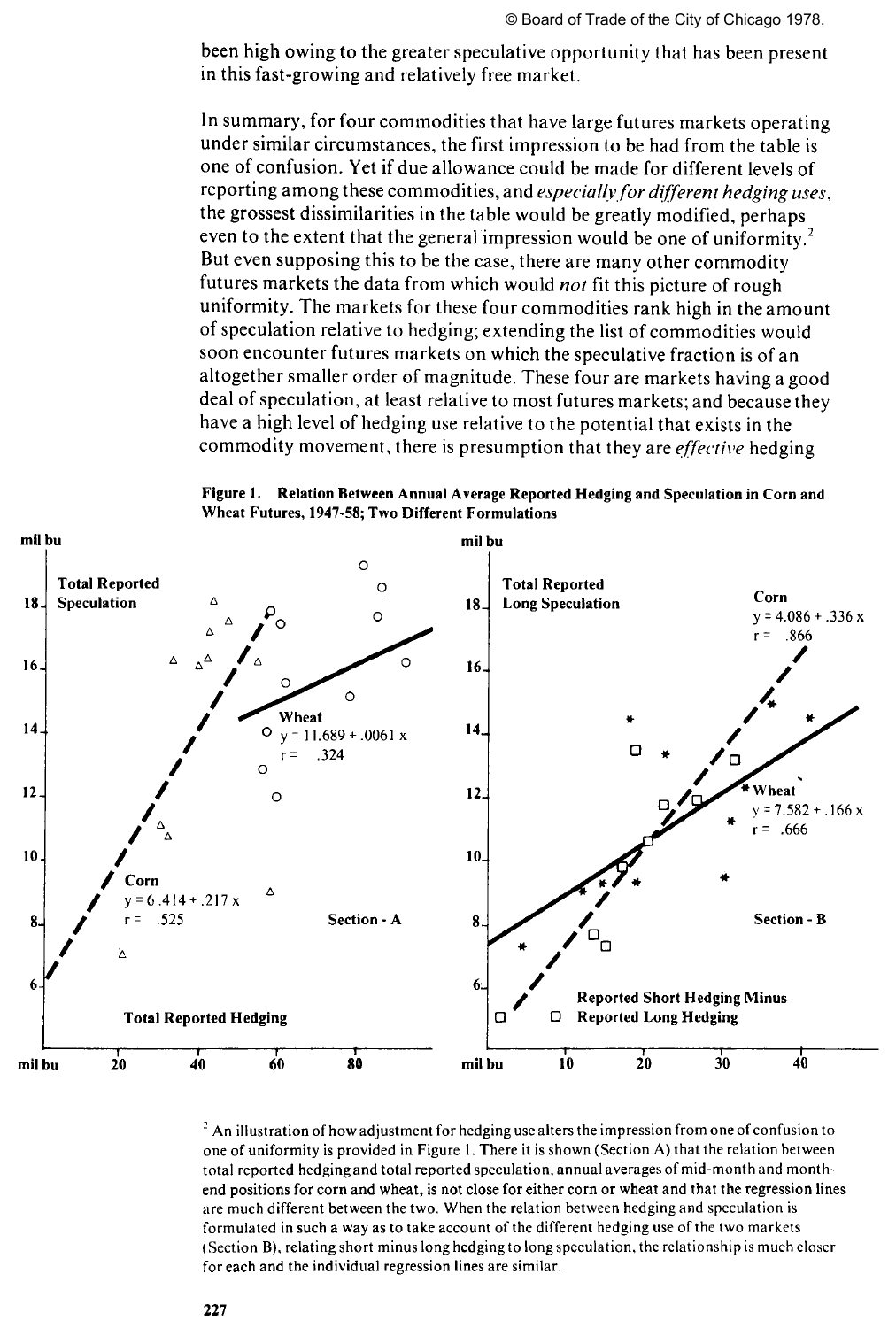markets. In other futures markets, such as those for bran or coffee, for example, hedging has been light relative to the full potential, and speculation light relative to actual hedging. The presumption arising out of light hedging use that these have been relatively *ineffective* hedging markets suggests that the low level of speculation has been a detriment to effective hedging use. Observation of the quantities of hedging and speculation does not lead beyond *the presumption* of effectiveness or ineffectiveness for hedging, however, whereas direct evidence must be obtained elsewhere. It is some such direct evidence that is presented in the remainder of this paper.

### **Evidence on the Effectiveness of Futures Markets for Hedging**

To go beyond *a presumption* of effectiveness for hedging it is necessary to start talking about what it costs to hedge. There are, of course, indicia of hedging effectiveness other than costs. What it costs to hedge must be related to what the hedge accomplishes. In markets with a good deal of speculation, hedging against risk in general is made possible by the liquidity of the market; whereas in the smaller and less speculative markets, *selective* hedging of *particular* price risks is done on the basis of price judgments. Markets having less speculation are necessarily markets in which the hedging is more speculative. In what follows, I have not only limited the analysis of hedging effectiveness to consideration of costs, but I speak in terms of only one dimension of costs. Those dimensions of costs which might spring first to mind—commissions and the gap between bid and asked prices—I have ignored in approaching that cost dimension which might more precisely be termed "the exceptional bias." Lest these remarks seem to place too great a qualification on what follows, I should add that I.consider this the most important dimension of hedging costs, and hedging costs the most important indicator of market effectiveness.

A market on which hedging costs are high is obviously less effective for hedging than one on which hedging costs are low. Records are not available which would make it possible to measure hedging costs precisely, specifically, and directly; hence, resort must be had to general statistical measurements. The question which is answered statistically in the following analyses is whether the profits or losses from the long side in certain futures markets differ significantly from zero. In non-ethical terms, an attempt is made to ascertain statistically whether the market is balanced pricewise, or lopsided in favor of the long or the short side. A balanced market, one in which there are no profits or losses in the long run from maintaining a perpetual long position, is clearly an effective hedging market. I shall report the measured degree of imbalance, so to speak, in various markets under various circumstances, in terms of a statistic known as the *t*-ratio. In order to better convey the meaning of these f-ratios, let me provide an illustration in a framework familiar to most of you.

Suppose you were to maintain a long position in the Chicago wheat-futures market by routinely buying each future on the first trading day of the delivery month of the preceding future, and selling it on the first trading day of its own delivery month. If you happened to buy, say, the May future on March 1 to start your program, when both the May and March futures were at \$2.25 per bushel, and ten years later after 50 successive trades sold out the March future on March 1, when both the March and May were again at \$2.25 per bushel, you would say the market was unbalanced if you made or lost much money out of this operation, but balanced if you came out nearly even. Given the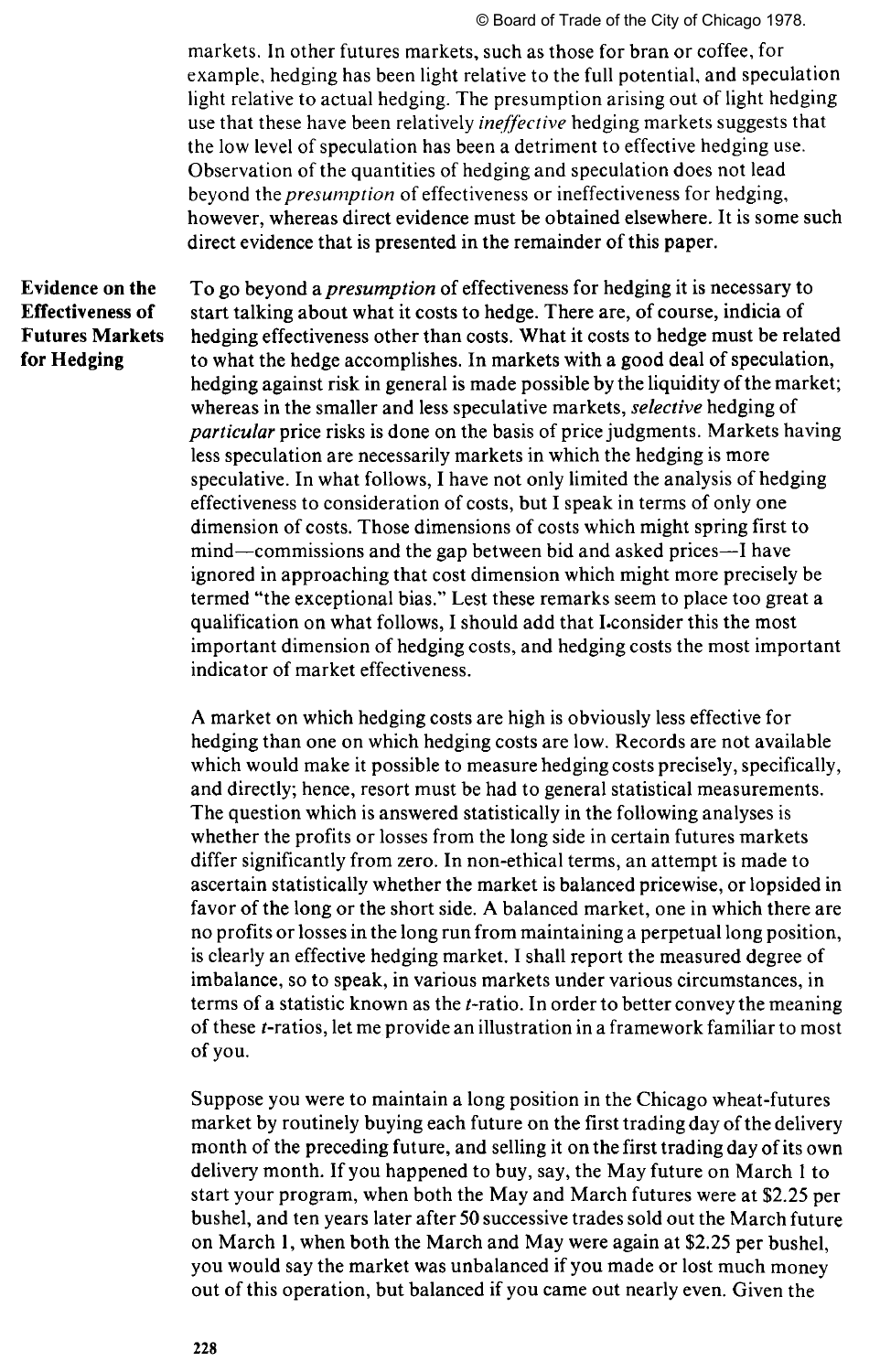pattern of wheat-price fluctuations that has prevailed in the past 10 years, an average profit of 3% cents per bushel per future from such a program corresponds approximately to a *t*-ratio of 2.0, an average profit of  $1\frac{3}{4}$  cents per bushel per future to a  $t$ -ratio of 1.0, and zero average profits to a  $t$ -ratio of zero. The  $t$ -ratio is a general statistic that carries meaning without regard to the particular context: but it is no doubt clear to all from this illustration why a  $t$ -ratio in the neighborhood of 2.0 is said to be significant. In probability terms, the odds are more than 20 to 1 against such profits resulting from the play of chance alone; yet the odds are only about 4 to 1 against average profits of 1 cent per bushel per trade (corresponding to a /-ratio of .67) resulting from the play of chance alone.

In what follows I have tested the hypothesis that certain markets over certain time intervals were balanced. If the observations are not inconsistent with the hypothesis, it is accepted; otherwise it is rejected. The level of rejection is taken to be a  $t$ -ratio of 1.7250,<sup>3</sup> which will seem less arbitrary when the contrast between levels actually accepted and rejected is seen.

Turning first to the commodities included in the table, for approximately the same period covered in the table, the following /-ratios were calculated:

- (1) Wheat, Chicago Board of Trade, December 1, 1949 March 1, 1958:  $t = -116$
- (2) Corn, Chicago Board of Trade, December 1, 1949 May 1, 1958: *t =* -.234
- (3) Oats, Chicago Board of Trade, September 1, 1948 March 1, 1957:  $t = -.152$
- (4) Soybeans, Chicago Board of Trade, May 1, 1955 July 1, 1959:  $t = .107$

The hypothesis that these futures markets were balanced is accepted. Shall we then say that futures trading is effective for hedging? In these four markets, yes; in others, not until we see the evidence. Consider next some markets which have the common characteristic that the level of speculation is lower than in the above four, but which provide separate bases for comparison with the above four as well as this common basis.

We look first at the coffee market, the Brazilian contract on the New York Coffee and Sugar Exchange, a different market for a different commodity, over essentially the same period as the first three above:

(5) Coffee "B," New York Coffee and Sugar Exchange, May 1, 1950 - December 1, 1958:  $i = 1.788$ 

The hypothesis of balance is rejected, along with the conclusion of effectiveness for hedging.

Next we look at a different market for essentially the same commodity and time period as one previously considered, and obtain sharply contrasting results. Wheat on the Minneapolis Grain Exchange is compared with the results already shown for wheat on the Chicago Board of Trade:

(1) Wheat, Chicago Board of Trade, December 1, 1949 - March 1, 1958:  $t = -0.116$ (6) Wheat, Minneapolis Grain Exchange, May 1, 1949 - May 1, 1959: *t* = 1.986

<sup>3</sup> See table II for an excerpt from a table of distribution of *t,* and for details of the calculations, including prices and adjustments, if any, for price change.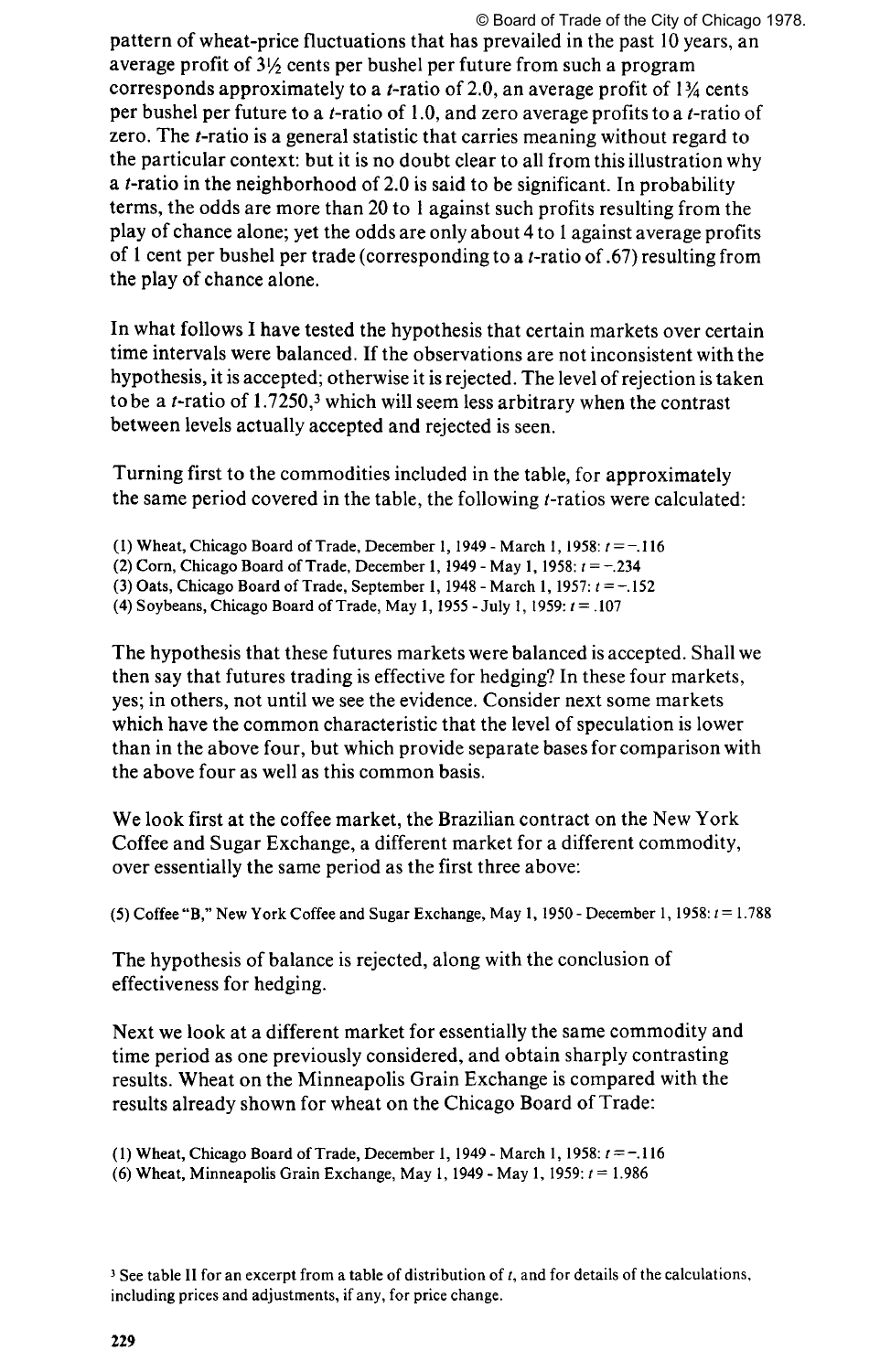|                        |                | Prices at beginning |                  |         |                  |    |             |
|------------------------|----------------|---------------------|------------------|---------|------------------|----|-------------|
|                        | Dates of first | and ending dates    |                  |         |                  |    |             |
|                        | purchase and   | Expiring            | Next             | X       | $\boldsymbol{s}$ | N  | $t$ -Ratios |
| Market and Commodity   | final sale     | future              | future           |         |                  |    |             |
| Wheat                  | Dec. 1, 1949-  | 218%                | 2181/2           |         |                  |    |             |
| Chicago Board of Trade | Mar. 1, 1958   | 220%                | 217%             | $-0.22$ | 12.15            | 41 | $-116$      |
| Corn                   | Dec. 1, 1949-  | 128¾                | 130½             |         |                  |    |             |
| Chicago Board of Trade | May 1, 1958    | 126/4               | 1251⁄4           | - 35    | 9.82             | 42 | $-234$      |
| Oats                   | Sept. 1, 1948- | $71\%$              | 74%              |         |                  |    |             |
| Chicago Board of Trade | Mar. 1, 1957   | 74¾                 | 73               | $-18$   | 7.28             | 41 | $-152$      |
| Soybeans               | May 1, 1955-   | 249%                | 241 <sup>2</sup> |         |                  |    |             |
| Chicago Board of Trade | July 1, 1959   | 223%                | $212\frac{1}{8}$ | .37     | 17.54            | 26 | .105        |
| Coffee, N.Y. Coffee    | May 1, 1950-   | 45.10               | 43.20            |         |                  |    |             |
| and Sugar Exchange     | Dec. 1, 1958   | 42.00               | 37.90            | 1.73    | 6.27             | 43 | 1.788       |
| Brazilian contract     |                |                     |                  |         |                  |    |             |
| Wheat                  | May 1, 1949-   | $216\frac{1}{2}$    | 2021/2           |         |                  |    |             |
| Mpls. Grain Exchange   | May 1, 1959    | $205\%$             | $207\frac{1}{8}$ | 3.29    | 9.95             | 37 | 1.986       |
| Bran, Kansas City      | July 1, 1948-  | 58.50               | 51.50            |         |                  |    |             |
| Board of riade         | Mar. 1, 1952   | 59.58               | 58.55            | 2.67    | 6.04             | 23 | 2.079       |
| Bran, Kansas City      | July 1, 1953-  | 40.75               | 43.75            |         |                  |    |             |
| <b>Board of Trade</b>  | Dec. 1, 1956   | 41.75               | 43.88            | $-1.14$ | 2.51             | 17 | -1.827      |
| Soybeans               | Nov. 1, 1948-  | 243                 | 2421/2           |         |                  |    |             |
| Chicago Board of Trade | Sept. 1, 1953  | 259%                | 255%             | 9.23    | 21.55            | 26 | 2.141       |

#### Table II. t-Ratios\* Computed to Test the Hypothesis that the Mean Profit from Recurrent **Buying Does Not Exceed Zero**

\* Note: the following is excerpted from a table of distribution of  $t$ :

|    | Percentile value |
|----|------------------|
| N  | of $t = .05$     |
| 10 | 1.812            |
| 20 | 1.725            |
| 30 | 1.697            |

The formula for t is:  $t = X - u$ , in which X is the mean profit or loss in the sample of  $s$  /  $\vee$  N-I

hypothetical trades, u is zero (in testing the deviation from zero), s is the standard deviation of the sample of profits and losses, and N is the number of hypothetical trades in the sample. 1 All prices are in cents per bushel excepting coffee (cents per pound) and bran (dollars per ton). 2 In computing *t* for soybeans, adjustments, counted as separate observations, were made for price change. Thus, for example, in the last entry dealing with soybeans, the first purchase was at 2421⁄8 cents and the last sale at 2591⁄8 cents; so the difference of 173⁄4 cents was counted as a loss in a final, artificial trade.

Results are shown for one commodity over two separate periods:

(7) Bran, Kansas City Board of Trade, July 1,1947 - March 1, 1952: *t =* 2.079 (8) Bran, Kansas City Board of Trade, July 1, 1953 - December 1, 1956:  $t = -1.827$ 

Finally, the results shown above for soybeans are compared with results obtained for soybeans in an earlier period:

(4) Soybeans, Chicago Board of Trade, May 1, 1955 - July 1, 1959: *t* = .107 (9) Soybeans, Chicago Board of Trade, November 1, 1948 - September 1, 1953:  $t = 2.221$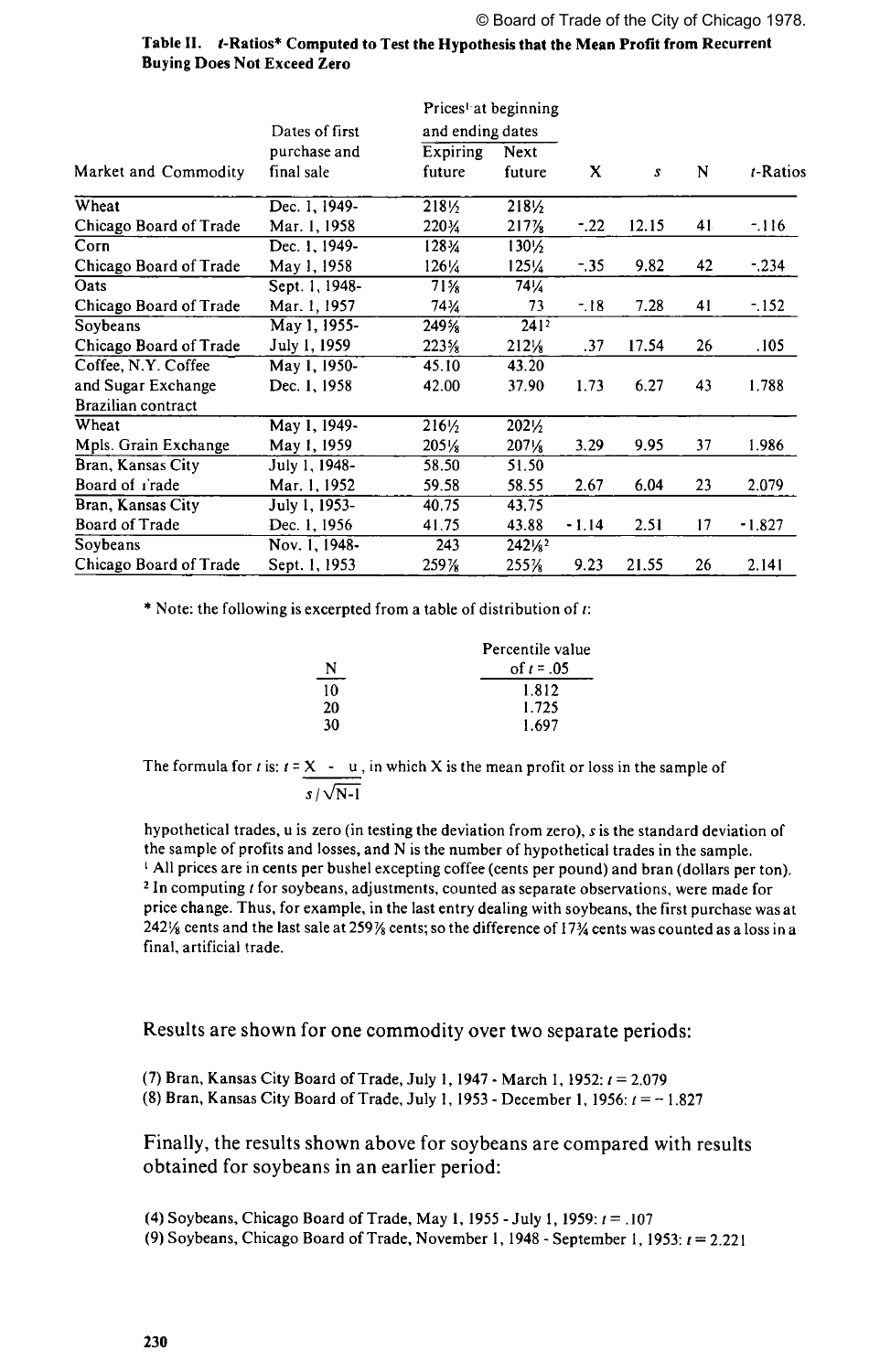#### © Board of Trade of the City of Chicago 1978.

The general conclusion which is supported by all of these cases is that markets with relatively high levels of speculation are most effective for hedging and those with low levels of speculation are least effective for hedging. In the coffee market, the Minneapolis wheat market, and the Kansas City bran market, the amount of speculation ranges from little to negligible and the amount of hedging is a minor fraction of the potential that inheres in the volume of the respective commodity movements. Coffee importers who require a short hedge have paid a price for it, as have short hedgers in Minneapolis wheat futures. In bran, it is interesting to note that the market was first lopsided against the short side and then tipped the other way. With negligible professional speculation, hedging in the bran market has necessarily been highly speculative. Flour mills that sought a hedge during the years of high bran prices encountered reluctant futures buying on the part of merchants and feed mixers. Subsequently, these same merchants and feed mixers, in seeking to hedge sales or requirements at lower prices have encountered reluctant selling by the mllers. The millers' reluctance finally became complete, so to speak, in that they abandoned the market. While the immediate cause of the death of this market may be written in the coroner's report as the millers' departure, the underlying cause was the poor general state of health of a market which lacks speculation.

The soybean market was a relatively ineffective hedging medium during its rapid growth phase. Fortunately, hedgers were willing to support it through this phase, and they have been rewarded with an effective hedging medium as the market reached maturity. The proportion of open contracts reported as speculative was significantly lower during the growth phase than has since been the case.

The foregoing evidence is not complete in that it does not refer to all futures markets. I hasten to add that these are the only markets into which I have looked for evidence of this sort thus far, and that the evidence has as yet produced no surprises nor setbacks for the hypothesis that, to be effective for hedging, a futures market needs much speculation. Moreover, incomplete as is this evidence, it does represent a variety of situations, including different commodities at the same time, the same commodities at different times, and the same commodity on different markets.

Now Professor Phillips, writing to comment upon the copy of this paper that I had sent him, urged me to place this analysis in proper perspective with regard to the basis. His letter enabled me to see what I had not seen when I wrote the paper: that the results had not been presented in such a way as to relate them to ordinary usage and thinking on this subject. Inconsequence, the severity of the test which is here applied to futures markets might not be apparent at first glance, and some *less* severe test might be urged as being considered *more*  severe.

A common, and accurate, expression, for example, is that the hedger is concerned with the basis, being as he is an arbitrager between cash and futures prices. Would it not therefore be appropriate, in evaluting the effectiveness of a market for hedging, to measure the basis? Indeed it has been suggested that what should be done is to measure the stability of the basis, and some earlier studies of hedging possibilities on futures markets compared the variability of the basis with the variability of cash prices. This particular form of the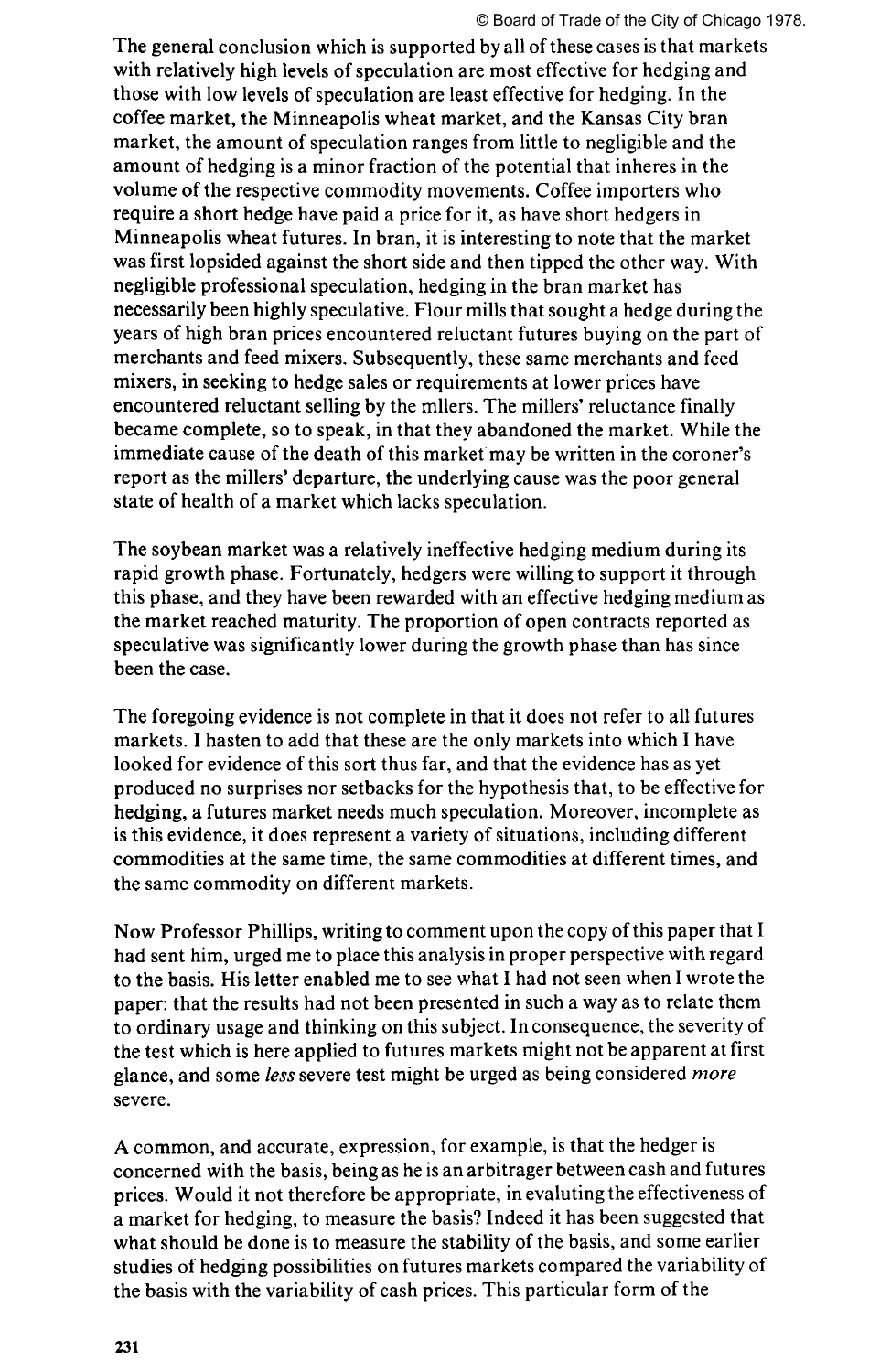measurement of basis stability is a meaningless test of futures market effectiveness because it presupposes *not* that most hedgers are arbitragers trying to get ahead in the world, which they are, but that they are a queer sort of conservative commercial idiot striving always and only to break even.

Having in mind as I did this meaningless concept of basis stability, I deliberately abjured the measurement of basis stability as such, and thereby deprived myself of the realization of the fact that I had indeed measured a meaningful basis characteristic that might easily be thought of as "basis stability." The measurements presented above in effect test whether or not the basis has an average value of *zero.* It is easy to see that this might be thought of as basis stability, although I had thought of stability as connoting minimum departures from an *unspecified* average value.

The hedger has no right to expect and no reason to want basis stability in the latter sense. Logically the basis should vary through time, hence he has no right to *expect* it not to. If it did not vary, most hedgers would be technologically unemployed, hence they have no reason to *want* it not to. Obviously, measurement of basis stability in this sense does not test the effectiveness of a market for hedging. Moreover, since absolute invariance cannot be desired in the basis, such a test is bound to be watered down to a comparison of basis variability with cash-price variability. All futures markets mentioned here, including those that were so lopsided that they died, easily pass this test of basis stability. Indeed, such an ineffective hedging medium as the coffee-futures market would appear not only effective in such a comparison, but *more* effective than the Chicago wheat-futures market.

In sharp contrast to measurements of the *comparative variability* of the basis, testing the basis for an average value of zero is a meaningful, severe, and discriminating test of the effectiveness of futures markets for hedging.

Had I realized that there was advantage to be gained from expressing the results in terms of the basis, I would also have given some consideration to another matter which Professor Phillips has urged me to discuss. It is not immediately apparent where the cash-price part of a basis computation is found in the present analysis. The cash-price series is carried in the futuresprice series through the artifice of making all the paper transactions on the first trading day of the delivery month, i.e., the day on which, in general, the price of a futures contract has just become a commodity price. The basis in this analysis is the difference, on that day, between the price of the expiring future and that of the next future. The trading date is thus seen to have been chosen on economic grounds, as better than any other, rather than on the statistical ground of not worse than any other. There are economic arguments against both earlier and later dates for such a routine trade—for examples, hedge switching at earlier dates and delivery-month squeezes (fairly persistent in coffee over the period considered) at later dates. The routine "trading" procedure employed there is adequate to sustain the conclusions drawn from it; but this does not mean that further intensive study of other price relationships would not reveal other important economic characteristics.

Before summarizing my remarks, there are two related matters which deserve mention at this point. It has been convenient to speak of a futures market as though it were an inanimate mechanism with certain performance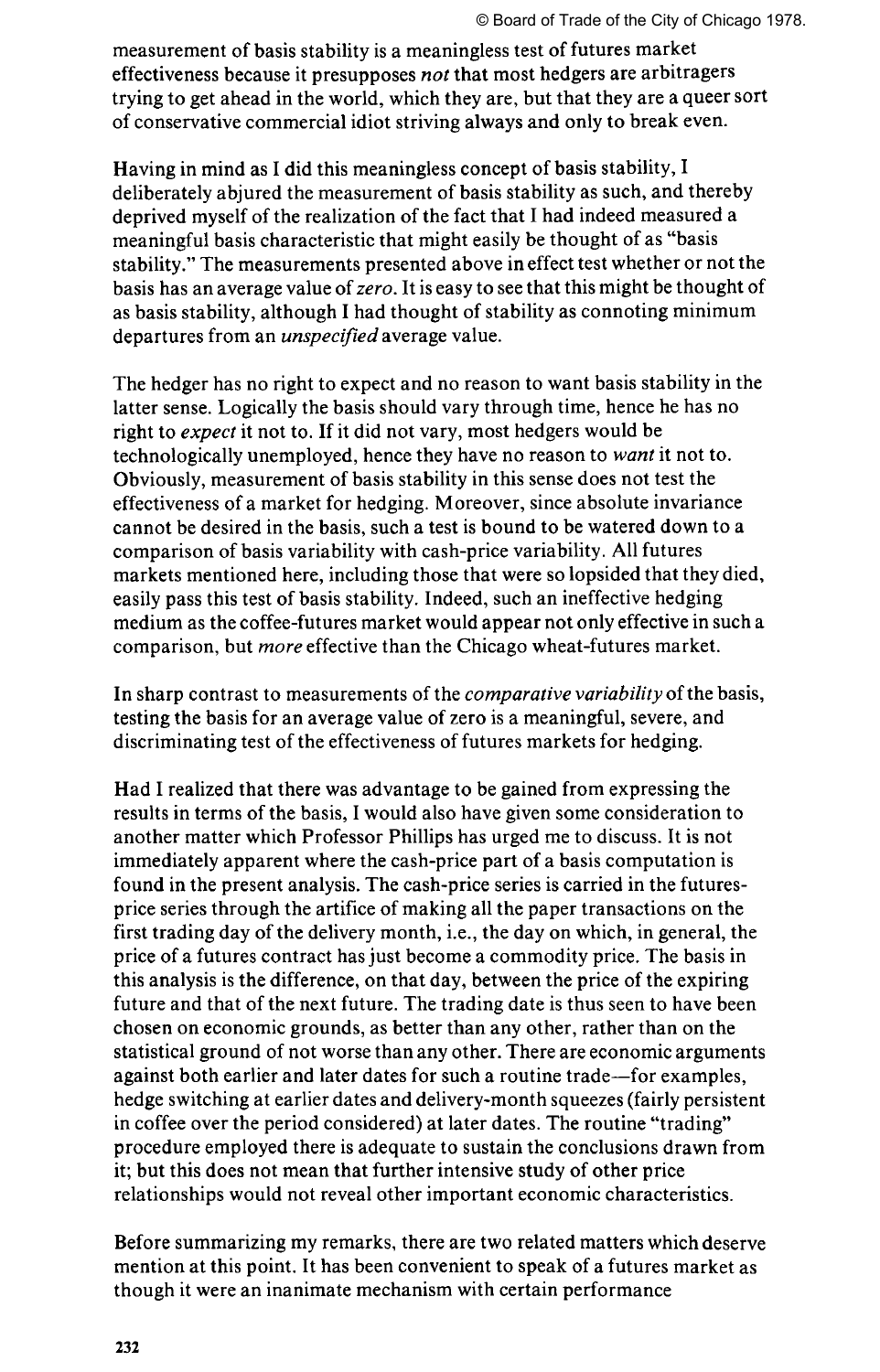#### © Board of Trade of the City of Chicago 1978.

characteristics. This is, of course, unrealistic. A futures market is no better than it is caused to be, by the people who regulate it and use it. Fortunately, most of the regulation is self-regulation by the users. They are in the best position to know when a contract is becoming one-sided and needs adjustment, when hedgers are being fairly and effectively served and when they are not. A well-balanced market neither springs into being full blown, nor does it remain in being without constant vigilance. Such markets as are maintained on the Chicago Board of Trade are testimonials to the hard work and dedication of many individuals. Markets which limp along or die may reflect negligence, apathy, chicanery, or lack of understanding on the part of those whose responsibility it is to maintain them. It is also true, however, that markets can wither and die despite the most persistant and enlightened efforts of their managers. No futures market can be an effective hedging medium when no hedging is being done; and certainly great reductions in hedging of numerous commodities have occurred through no fault of the markets.

Some of the regulation of futures markets has been not self-regulation, but regulation by government agency created by the Congress. In general this appears to me not to have been unduly onerous, but in one particular related to the evidence shown here it appears to me ominous. The Congress and the regulatory agency it created have both upon occasion displayed a penchant for thinking that the disease to which futures markets are prone is "too much speculation." Read the Congressional hearings on the coffee market, or on the onion and potato markets, or even some of the Commodity Exchange Authority's studies of the latter, and you will discover this tendency to find the fault of "too much speculation." Actually the lame and the halt among futures markets are characteristically afflicted with "too *little* speculation."

A few years ago one of the young Modesto ash trees in my yard appeared to be dying. The leaves turned brown and brittle in midsummer, then dropped off. The first diagnosis that I read described these symptoms exactly and said that many cases were being reported, owing to the unusually hot winds which were searing the leaves and drying the trees out faster than ground water could rise and restore the necessary moisture. The prescription was heavy and prolonged watering, which I immediately undertook, only to reverse the treatment abruptly when I read a second article. This second article described the particular wilt which had the aforementioned symptoms, and noted that the fungus which caused the wilt was favored by moisture around the roots. The prescription was of course to aerate and dry out the roots, thereby discouraging the fungus. This treatment was soon effective, whereas many who followed the opposite advice lost their trees. The authoritative article reminded the reader that this tree was native to California's hot and windy Central Valley and was highly drought resistant—appealing only to his common sense to suggest that whatever hot and dry winds were blowing in the San Francisco Bay area could be easily withstood by the Modesto ash.

The Modesto ash can quickly suffer and soon die from too much watering, but it is scarcely likely to suffer in the prevailing climate from lack of watering. *A*  futures market can quickly suffer and soon die from lack of speculation, but it *is scarcely likely in the prevailing climate to receive too much speculation.* I think that the correct view has come to prevail regarding the Modesto ash tree despite the fact that a brown and withered leaf superficially suggests insufficient watering. The human mind can, after all, perceive certain